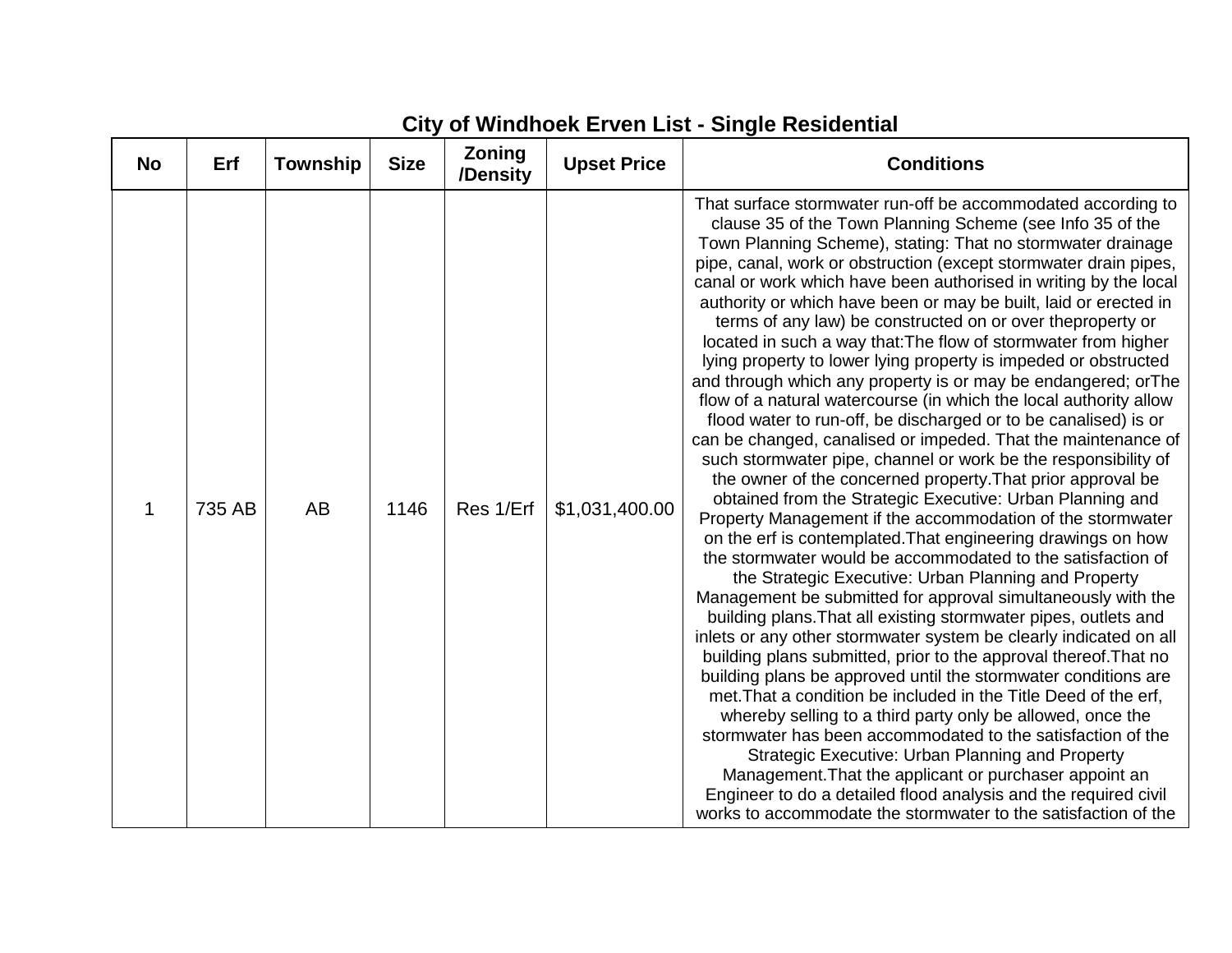|  | Strategic Executive: Urban Planning and Property Management,<br>and that those costs be subtracted from the initial purchase<br>price. That it be noted that water, sewer and electricity is<br>available. |
|--|------------------------------------------------------------------------------------------------------------------------------------------------------------------------------------------------------------|
|  |                                                                                                                                                                                                            |
|  |                                                                                                                                                                                                            |
|  |                                                                                                                                                                                                            |
|  |                                                                                                                                                                                                            |
|  |                                                                                                                                                                                                            |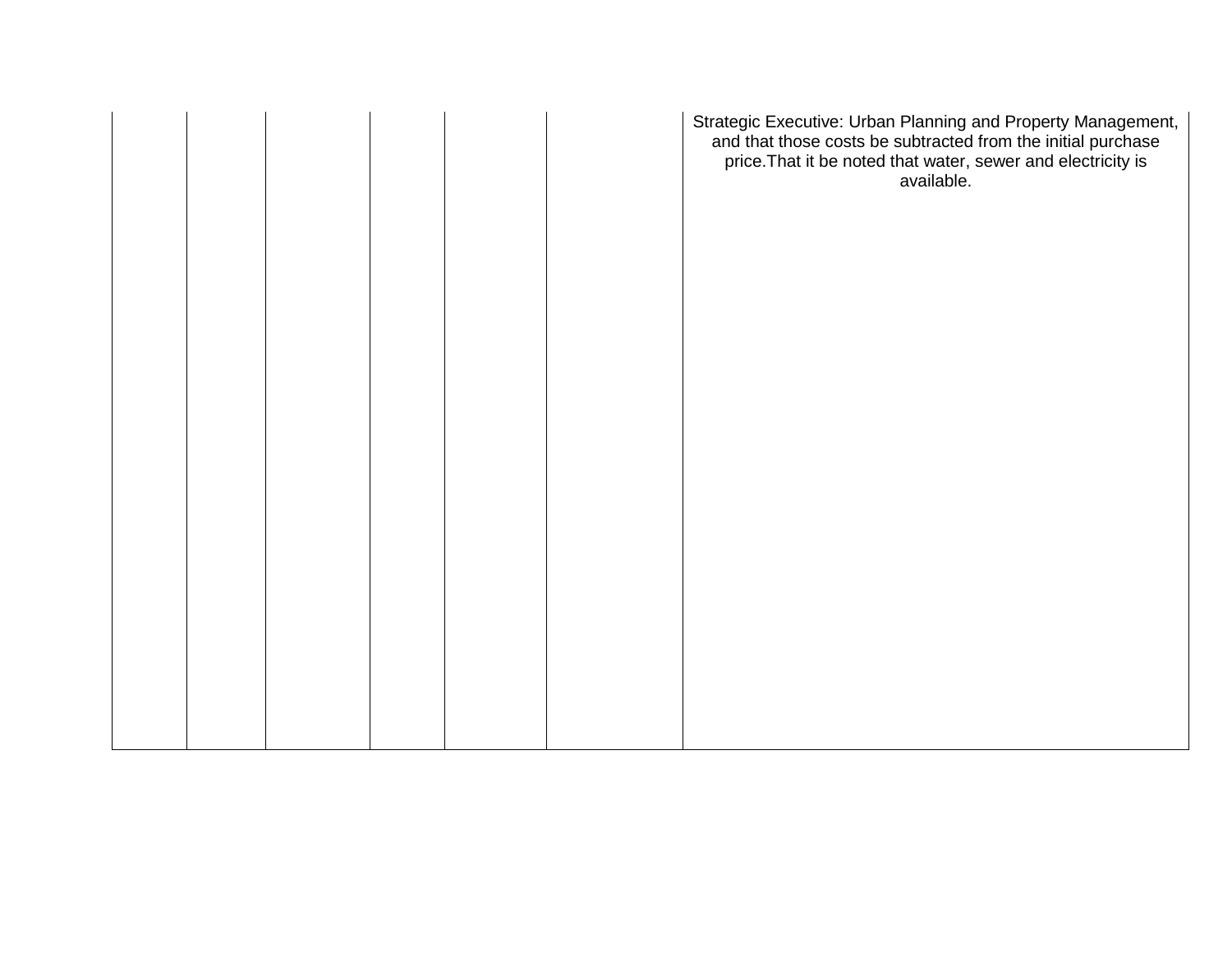| 2 | 436<br><b>RC</b><br><b>RC</b> | Res 1/250<br>804 | \$547,500.00 | erf be imposed for the building to be constructed on the erf. That<br>surface stormwater run-off be accommodated according to<br>clause 35 of the Town Planning Scheme (see Info 35 of the<br>Town Planning Scheme), stating: That no stormwater drainage<br>pipe, canal, work or obstruction (except stormwater drain pipes,<br>canal or work which have been authorised in writing by the local<br>authority or which have been or may be built, laid or erected in<br>terms of any law) be constructed on or over the property or<br>located in such a way that: The flow of stormwater from higher<br>lying property to lower lying property is impeded or obstructed<br>and through which any property is or may be endangered; or The<br>flow of a natural watercourse (in which the local authority allow<br>flood water to run-off, be discharged or to be canalised) is or<br>can be changed, canalised or impeded. That the maintenance of<br>such stormwater pipe, channel or work be the responsibility of<br>the owner of the concerned property. That the owner note that<br>the erf is affected by stormwater therefore a professional and<br>registered Civil Engineer should be appointed to conduct a<br>detailed flood investigation as to how the stormwater course<br>should be accommodated. That prior approval be obtained from<br>the Strategic Executive: Urban Planning and Property<br>Management if the accommodation of the stormwater on the erf<br>is contemplated. That engineering drawings on how the<br>stormwater would be accommodated to the satisfaction of the<br>Strategic Executive: Urban Planning and Property Management<br>be submitted for approval simultaneously with the building<br>plans. That all existing stormwater pipes, outlets and inlets or<br>any other stormwater system be clearly indicated on all building<br>plans submitted, prior to the approval thereof. That no building<br>plans be approved until the stormwater conditions are met. That<br>a condition for the resale of this property be included in the Title<br>Deed of the erf, whereby transfer to a third party only take place<br>with approval of the City of Windhoek. [Approval will only be |
|---|-------------------------------|------------------|--------------|------------------------------------------------------------------------------------------------------------------------------------------------------------------------------------------------------------------------------------------------------------------------------------------------------------------------------------------------------------------------------------------------------------------------------------------------------------------------------------------------------------------------------------------------------------------------------------------------------------------------------------------------------------------------------------------------------------------------------------------------------------------------------------------------------------------------------------------------------------------------------------------------------------------------------------------------------------------------------------------------------------------------------------------------------------------------------------------------------------------------------------------------------------------------------------------------------------------------------------------------------------------------------------------------------------------------------------------------------------------------------------------------------------------------------------------------------------------------------------------------------------------------------------------------------------------------------------------------------------------------------------------------------------------------------------------------------------------------------------------------------------------------------------------------------------------------------------------------------------------------------------------------------------------------------------------------------------------------------------------------------------------------------------------------------------------------------------------------------------------------------------------------------------------------------------------------------------------------------------|
|   |                               |                  |              | granted after the Strategic Executive: Infrastructure, Water and                                                                                                                                                                                                                                                                                                                                                                                                                                                                                                                                                                                                                                                                                                                                                                                                                                                                                                                                                                                                                                                                                                                                                                                                                                                                                                                                                                                                                                                                                                                                                                                                                                                                                                                                                                                                                                                                                                                                                                                                                                                                                                                                                                   |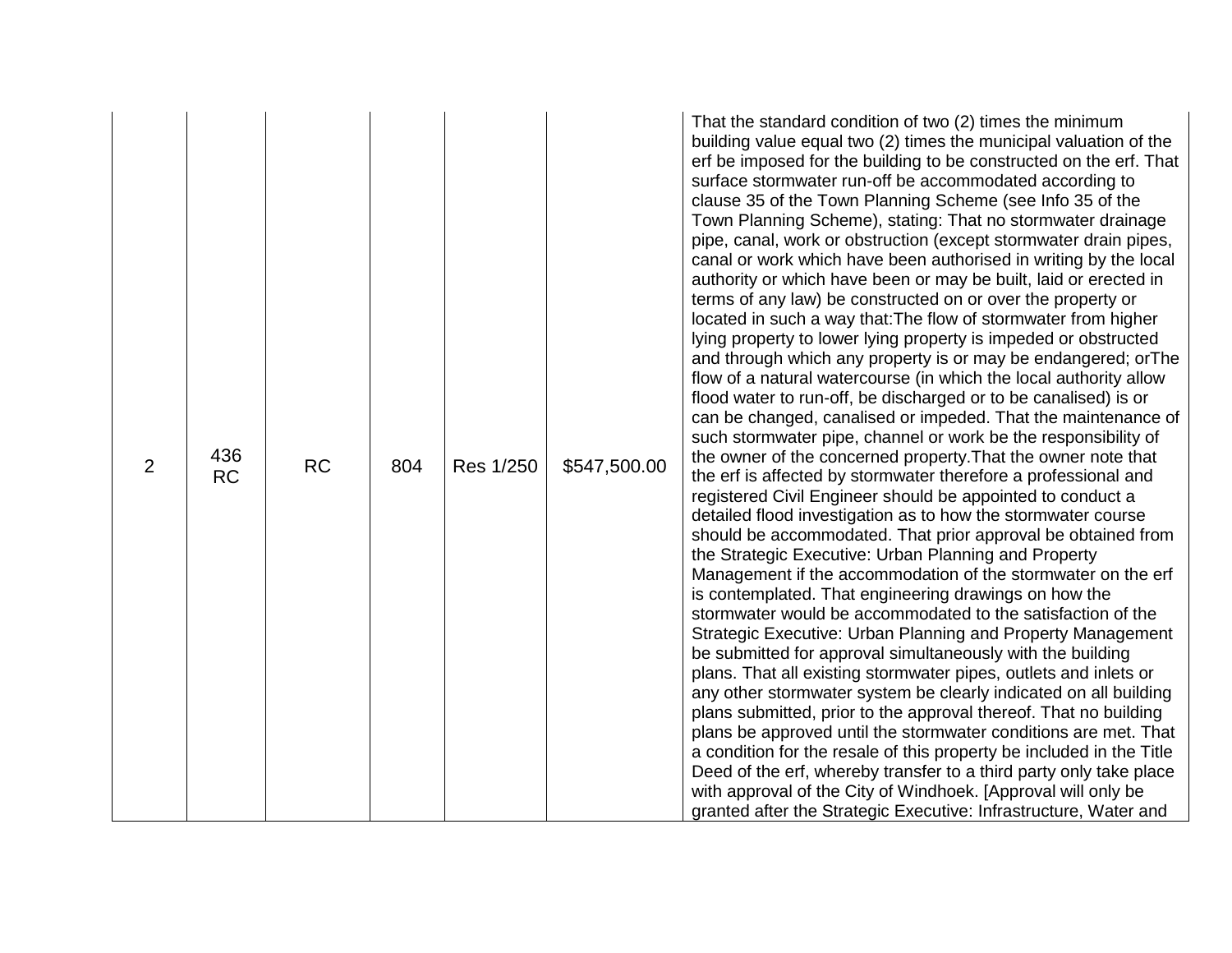|   |               |           |      |           |                | Technical Services has certified that the stormwater has been<br>accommodated satisfactorily.] That it be noted that Erf 436,<br>Rocky Crest, being 804 m <sup>2</sup> in extent and having a density of<br>1:250 m <sup>2</sup> , allow three (3) dwelling units per density, however in<br>terms of the Panhandle Policy the development potential is<br>restricted to two (2) dwelling units. That sidewalk levels not be<br>changed for access purposes. That Erf 436, Rocky Crest obtain<br>access from Gotland Street through the 4 metre wide<br>panhandle. That, should any municipal electrical infrastructure<br>need to be relocated, dismantled or replaced as per a request<br>received from the applicant, all costs involved will be for the<br>applicant's own account. That only one (1) service connection<br>from the municipal electrical network will be allowed per erf and<br>only one (1) additional meter point will be allowed for an<br>approved flat on erven that are zoned 'single residential' and<br>that for more meter points, the erf must be rezoned to 'general<br>residential'. That a 3 metre building line be maintained along the<br>northern and western boundary for the main sewer lines passing<br>over the property. That no structures be erected less than 1.5<br>metres from the above main sewer lines. |
|---|---------------|-----------|------|-----------|----------------|-----------------------------------------------------------------------------------------------------------------------------------------------------------------------------------------------------------------------------------------------------------------------------------------------------------------------------------------------------------------------------------------------------------------------------------------------------------------------------------------------------------------------------------------------------------------------------------------------------------------------------------------------------------------------------------------------------------------------------------------------------------------------------------------------------------------------------------------------------------------------------------------------------------------------------------------------------------------------------------------------------------------------------------------------------------------------------------------------------------------------------------------------------------------------------------------------------------------------------------------------------------------------------------------------------------------------------------------------------------|
| 3 | <b>174 KK</b> | <b>KK</b> | 1000 | Res 1/500 | \$1,378,000.00 | Water, Sewer and Electricity available. Sidewalk levels may not<br>be changed for access purposes                                                                                                                                                                                                                                                                                                                                                                                                                                                                                                                                                                                                                                                                                                                                                                                                                                                                                                                                                                                                                                                                                                                                                                                                                                                         |